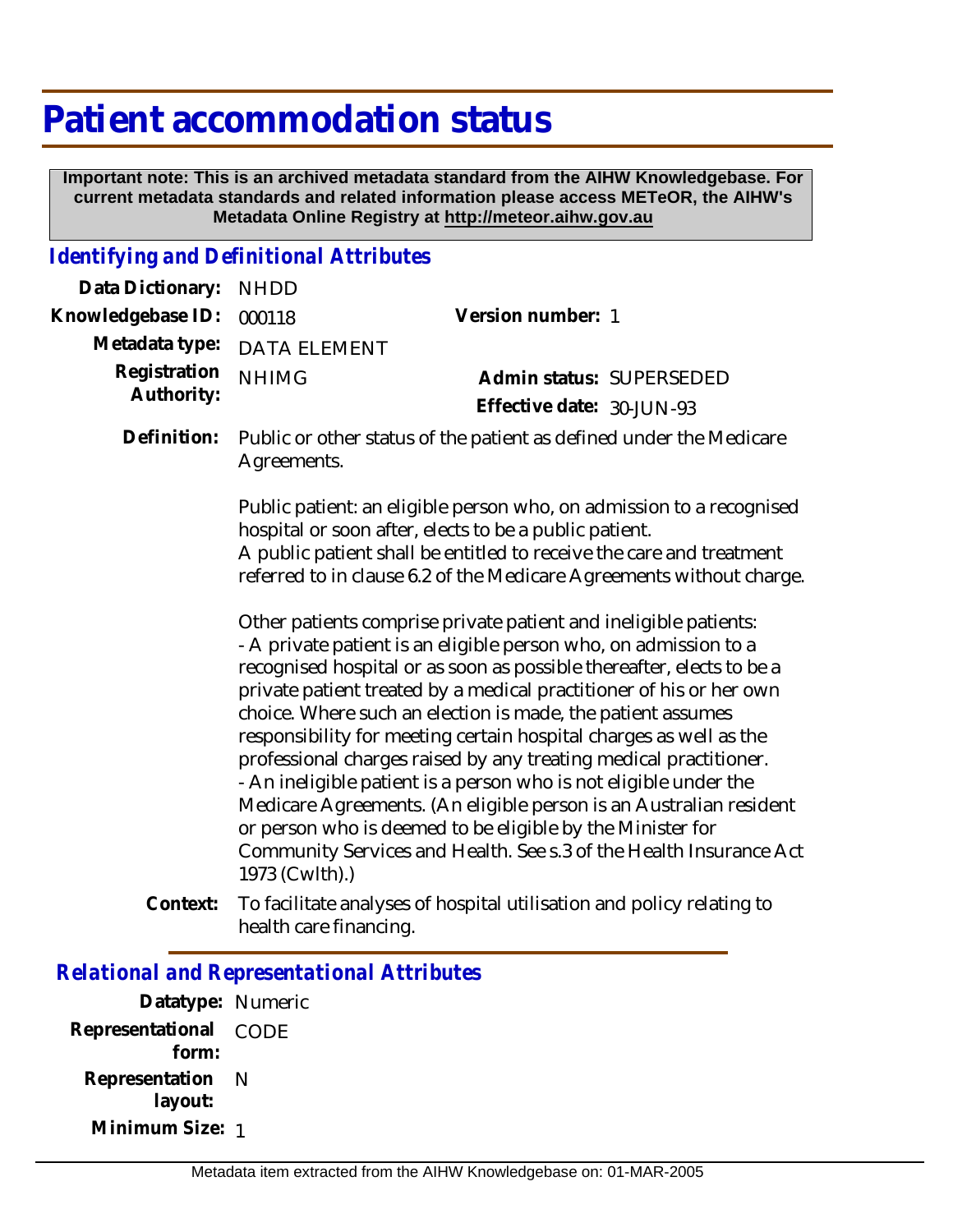| Maximum Size: 1 |                                                                                                |                                                        |  |
|-----------------|------------------------------------------------------------------------------------------------|--------------------------------------------------------|--|
| Data Domain: 1  |                                                                                                | Public patient (hospital patient)                      |  |
|                 |                                                                                                | Other patient                                          |  |
|                 | Related metadata: has been superseded by Patient accommodation eligibility status<br>version 2 |                                                        |  |
|                 | is used in conjunction with Compensable status version 1                                       |                                                        |  |
|                 |                                                                                                | is used in conjunction with Insurance status version 1 |  |

## *Administrative Attributes*

**Source Document:**

**Source Organisation:** National minimum data set working parties

Comments: Data elements 'Patient accommodation eligibility status', 'Compensable status', and 'Type of episode of care' collectively replace the charging classification proposed by the Taskforce on National Hospital Statistics (1988). This latter item included the following codes:

- 1 = Hospital
- $2$  = Private
- 1 = Compensable
- $2$  = Long-stay acute
- 3 = Long-stay nursing home type
- 4 = Ordinary (Medicare)
- 5 = Non-Medicare
- 6 = Long-stay compensable

The Morbidity Working Party took the view that this set of categories was not logically consistent as it uses a mixture of charging categories (1, 3, 5, 6) and length of stay categories (2, 4, 6) and did not include all possible combinations (for example, public nursing home type patient, private nursing home type patient).

The working party agreed that it would be more logical to collect the following simple data categories from which the suggested data categories could be derived, as well as other categories:

- patient accommodation
- compensable status
- type of episode.

The working party also considered collecting the category 'Medicare status':

- Medicare eligible
- not eligible